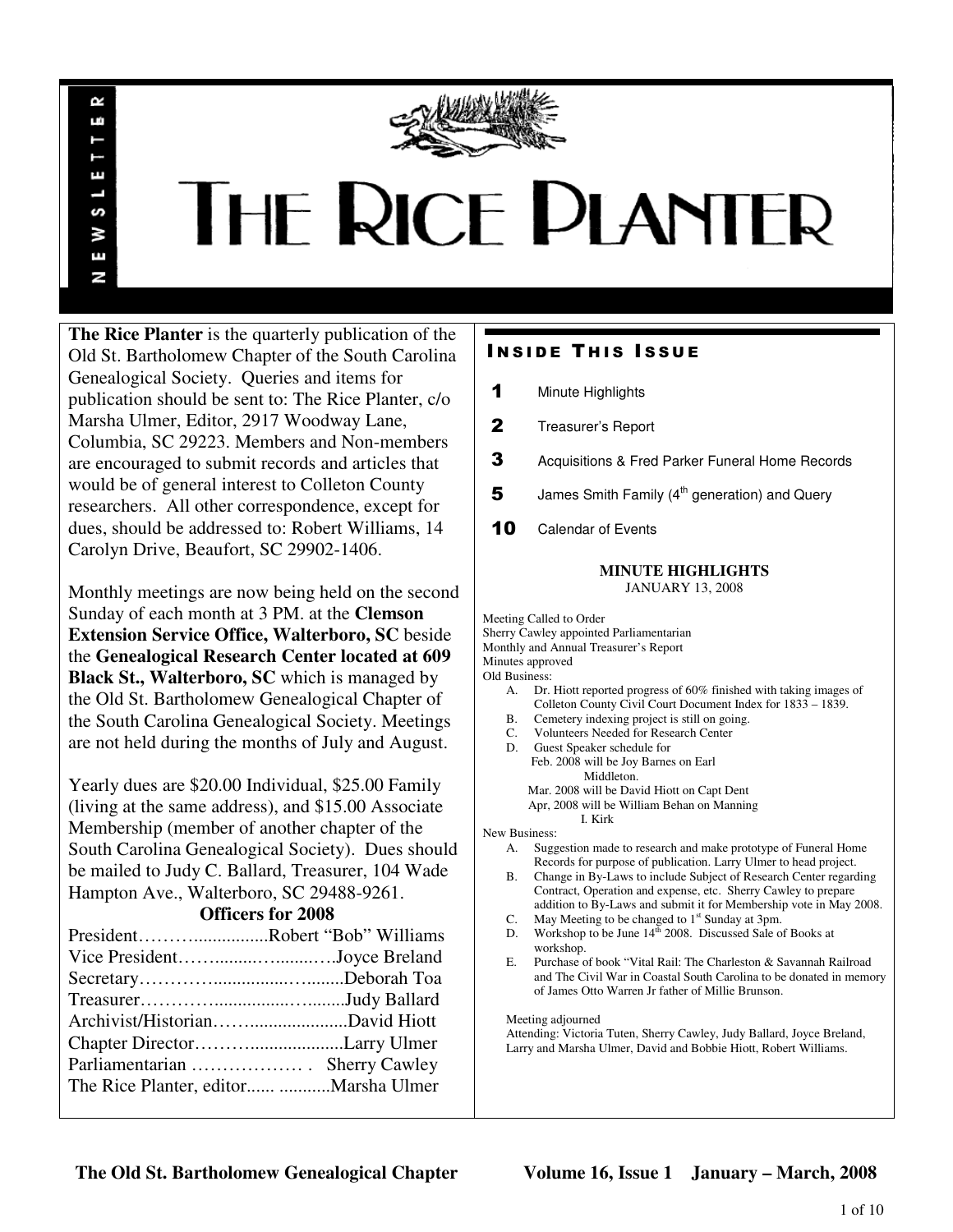### **MINUTE HIGHLIGHTS** cont' **FEBRUARY 17, 2008**

Meeting held at Downtown Books and Expresso Shop Meeting Called to Order

Introduction of Guest Speakers: Joy W. Barnes and Ken Middleton

 Topic: KNOWING WHO I AM, A Black Entrepreneur's Struggle and Success in the American South written by Earl M. Middleton (Book released this month). Earl M. Middleton passed away Nov of 2007. He was a successful Real Estate businessman. Veteran of World War II and a Tuskeegee Airmen, receiving the Congressional Medal of Honor and the Order of the Palmetto.

 Excerpts and a short video featuring Mr. Earl Middleton were conducted by Joy W. Barnes and Ken Middleton (his son).

A copy of Knowing Who I Am was presented to the Chapter to be sent to the National Genealogical Library in St. Louis, Mo.

Next Meeting to be at the Clemson Extension on March 09 2008 Dr. Hiott will be speaking on Capt. John Herbert Dent.

Meeting Adjourned

Attending: David and Bobbi Hiott, Bob Williams, Victoria Tuten, Bill and Nancy Anderson, Lillie Singleton, Bonnie Ketchie, Bob and Shirley Black, Johnnie Thompson, Robert Ferrette, Geraldine S. Middleton, Dorothy W. Ferrette, Sherry Cawley, John Brown, Patricia Grant, Polly Riley, James D. Riley, Jr, Franklin R. Smalls, Joyce K. Breland, James Tuten, Joy Barnes, Ken Middleton, Larry Ulmer and Deborah Toa.

## **MARCH 9, 2008**

Meeting called to order by President Bob Williams Minutes and Treasurer's Report approved

Guest Speaker Dr. David Hiott on CAPTAIN JOHN HERBERT DENT b. Feb 22 1782 Maryland and died 1823 South Carolina. Ancestors in Maryland

1799 John Dent joins United States Navy under Capt. Truxton in Caribbean.

1800 promoted to Lieutenant.

1802 Serves under Capt. Preble on USS Constitution (Old Ironsides) in Mediterranean. At times was temporary commander.

1808 Promoted to Captain. Assigned to Charleston, SC and courts Anne Horry.

1809 Marries Elizabeth "Anne" Horry, daughter of Jonah Horry "Charlestonian "

 1815 Retired from USN Capt. Dent becomes Rice Planter on Old Fenwick, Hendersonville SC (part of wife's inheritance). Family often summers in Walterboro, SC

1823 July 29th Capt. Dent dies of malaria is buried at Bethel Presbyterian Cemetery near Jacksonboro, SC.

(special mention) In the 1840's Anne Dent owned the home which is now the residence of David and Bobbie Hiott your guest speaker.

Meeting Adjourned.

Attending: David and Bobbie Hiott, Julie James, Rodgernell O'Quinn, Ed and Virginia Shaffer, Judy Ballard, Larry and Marsha Ulmer, Victoria Tuten, Robert Williams, Brenda Mallard, Betty P. Black and Lenora Hickman

# **TREASURER'S REPORT January 1, 2008 – March 8, 2008**

| Beginning Balance:<br><b>INCOME:</b> |        | 2221.66 |
|--------------------------------------|--------|---------|
| <b>Dues</b>                          | 820.00 |         |
| Donations                            | 24.00  |         |
| <b>Book Sales</b>                    | 195.00 |         |
| Total Income:                        |        | 1039.00 |
| Expenses:                            |        |         |
| Dues                                 | 348.00 |         |
| <b>Newsletter</b>                    | 115.56 |         |
| <b>FGS</b> Dues                      | 45.00  |         |
| <b>Total Expenses</b>                |        | 508.56  |
| <b>Ending Balance:</b>               |        | 2752.10 |

**The Old St. Bartholomew Genealogical Chapter Volume 16, Issue 1 January – March, 2008**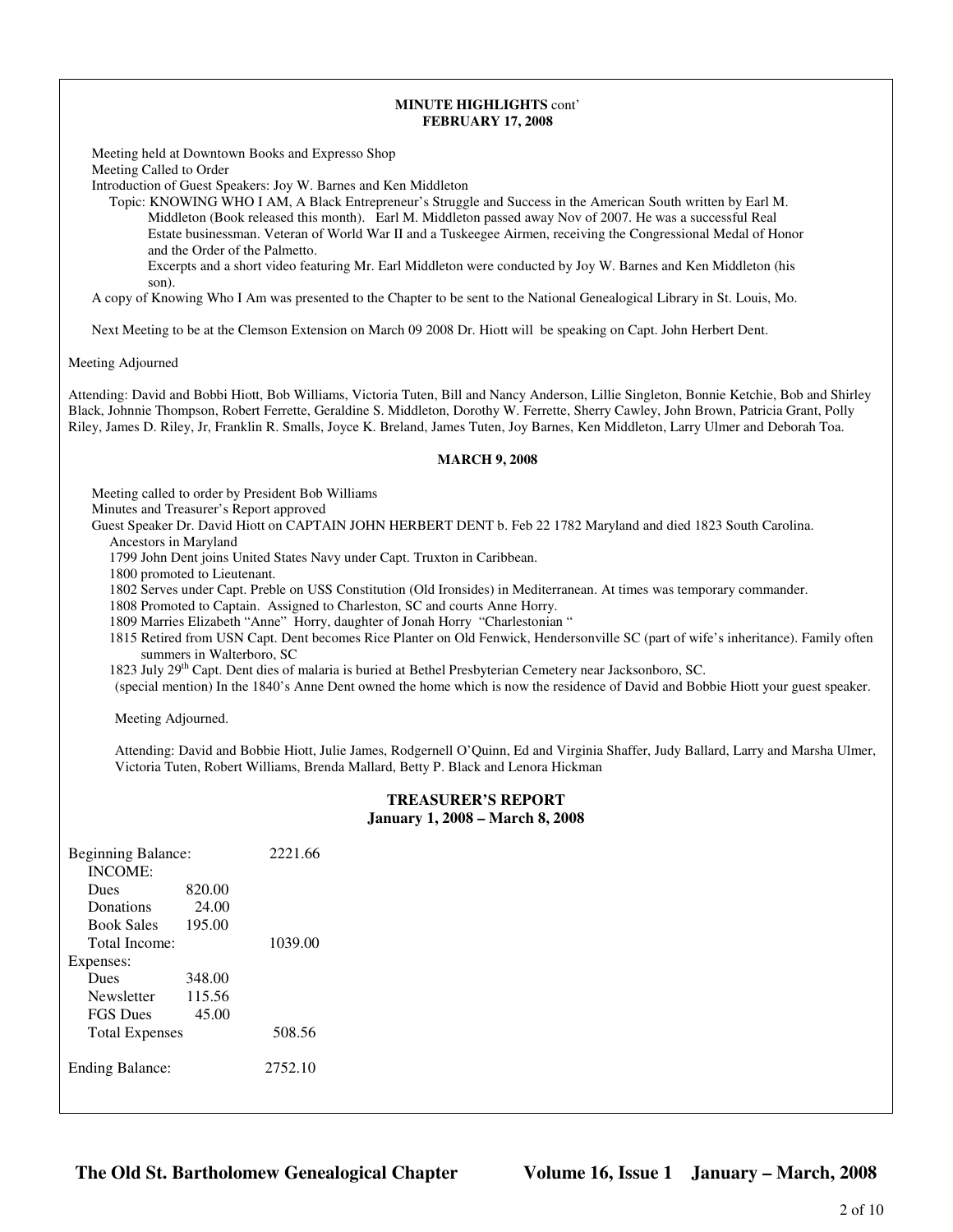# **NEW ACQUISITIONS TO OLD ST. BARTHOLOMEW GENEALOGICAL CHAPTER RESEARCH CENTER**

# **NAME OF BOOK DONOR**

A Guide to Historic Bluffton Bob Williams Barnwell 1850 Census (replacement for one "lost") David Hiott Knowing Who I AM by E. M. Middleton  $&$  Joy Barnes Bob Williams The Dawn's Early Light by Walter Lord Bobbie and David Hiott 1950 Walterboro Telephone Directory Nita Glover Eason Vital Rails, The Charleston and Savannah RR in Memory of J. Otto Warren Rum Gully Roots by E. B. Carroll Judy Ballard Files and Notebooks on the Crosby, Seigler, Craven and Bazzle Families Calvin & Ruth Lane

# **FRED PARKER FUNERAL HOME RECORDS**

# **Elijah Derrick Knight Thomas Russell Bazzell**

b. Apr 12 1876 Knightsville, SC b. Mar 26 1905 Colleton Co., SC d. Jun 27 1949 Dorchester Co, SC d. Jul 07 1952 Colleton Co., SC Bur: Boone Hill Cem. Summerville, SC Bur: Pine Grove Spouse: Fannie McDonald Spouse: Fannie Hudson Occ: Retired Lumberman Occ: Logger Father: Rufus Knight Father: Willie Bazzell b. Colleton Co., SC Mother: Laney Mallard Mother: Miss Lane b. Colleton Co., SC Sons: Ralph D. Knight, Barnwell, SC Son: Thomas Russell Bazzell Jr. Kenneth N. Knight, Aiken, SC Dau: Betty Jean Bazzell Dau: Mrs. J. L. (or J. T.) Talbert, Allendale, SC Sis: Mrs. Liza Stone Bros: R. D. Knight, Summerville, SC Mrs. Irene Pillerson, St. Augustine, FL. A. G. Knight, Charleston, SC Half-Bro: J. L. Bazzell, Green Pond, SC 13 Grandchildren Harold Bazzell, Ft. Jackson, SC

# **Susie Calfee Koger Richard Bazzle**

b. Oct 03 1877 Draper, VA b. Oct 04 1880 Colleton Co., SC d. Feb 23 1949 Roper Hosp., Charleston, SC d. Dec 31 1952 Colleton Co., SC Bur: Live Oak Cemetery, Walterboro, SC Bur: Bedons Baptist Church Cemetery Spouse: James Henry Koger Sr Spouse: Julia Colson Father: J. T. Calfee b. Draper, VA Father: Robert Bazzle b. Colleton Co., SC Mother: Elizabeth Sears b. Puleski Co., VA Mother: Sarah Craven b. Colleton Co., SC Son: James Henry Koger Jr, Walterboro, SC Sons: W. R. Bazzle, Anniston, AL Dau: Mrs. R. T. Dean, Lockport, NY W. W. Bazzle, Munford, AL Bro: J. Frank Calfee, Draper, VA L. J. Bazzle, Santa Anna, CA Sis: Mrs. J. T. Kelly, Draper, VA Mrs. Carrie Byrd, Charleston, SC

Miss Helen Calfee, Draper, VA Miss Daisy Bazzle

# **Infant Son of Homer Blocker**

b. Oct 16 1952 d. Oct 16 1952 Bur: Black Creek Cemetery Father: Homer Blocker Mother: Lucy M. Bunton

B. L. Knight, Holly Hill, SC Mrs. David Catterton, Walterboro, SC

 Davis Calfee, Draper, VA Daus: Mrs. S. C. Wilson, Charleston, SC Mrs. Albert Mitchell, Draper, VA Mrs. Annie Ackerman, Charleston, SC Miss Tapscott Calfee, Draper, VA Bro: G. T. Bazzle, Cottageville, SC Mrs. L. T. LaPrade, Durham, NC Sis: Mrs. Noel Tumbleston, Johns Island, SC 23 Grandchildren and 1 Great Grandchild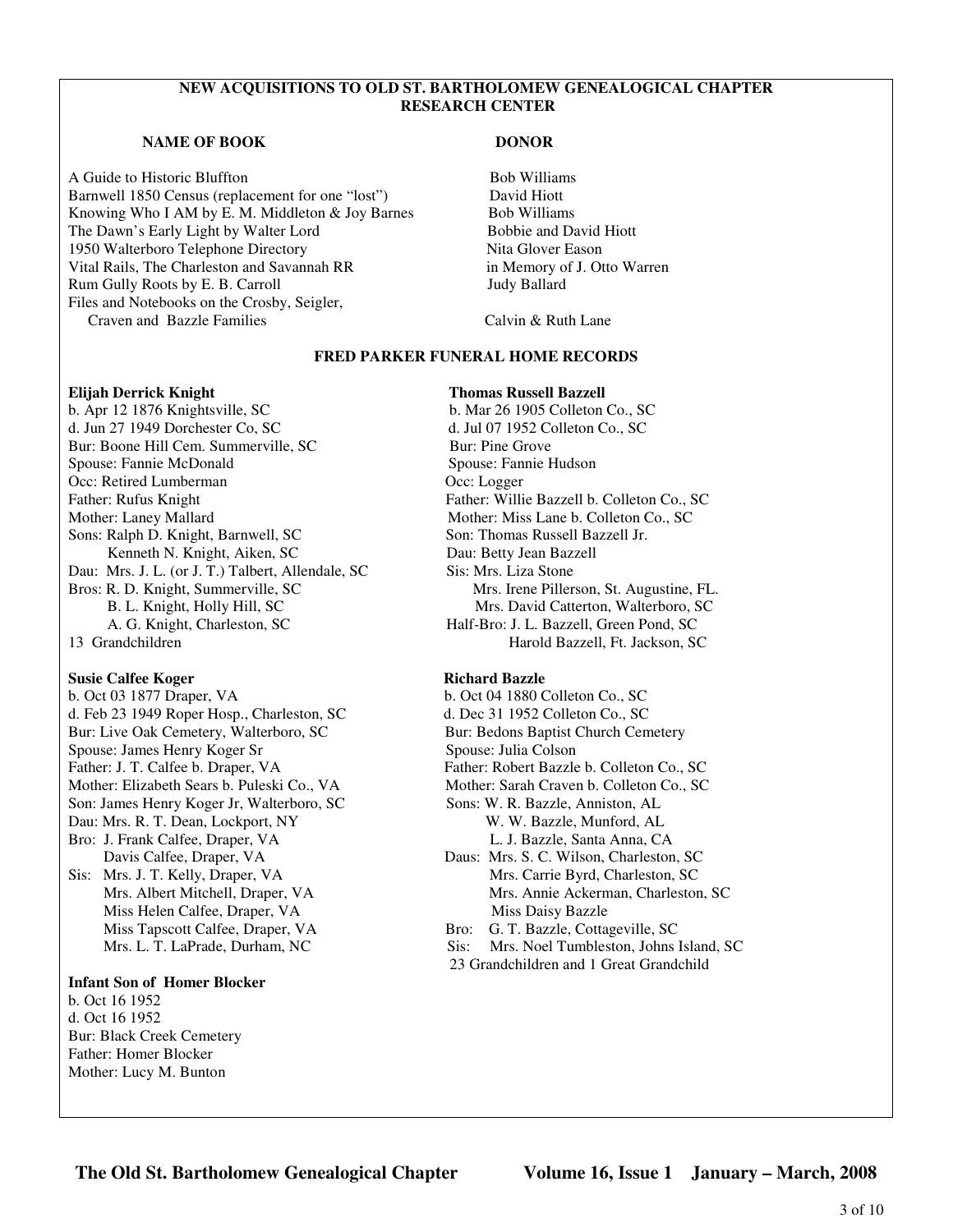# **FRED PARKER FUNERAL HOME RECORDS** cont'

# **Clyde Percy Padgett Jr Effie Breland Beach**

b. May 14 1928 b.Apr 02 1890 Colleton Co., SC d. Jan 03 1951 Korea d.Dec 21 1952 Roper Hosp, Charleston, SC Bur: Live Oak Cemetery, Walterboro, SC Bur: Live Oak Cemetery, Walterboro, SC Spouse: Charlotte Crosby Spouse: Judge J. E. Beach Mother: Ella Mae Rast b. Cameron, SC Mother: Nancy Breland b. Colleton Co., SC Sis: Mrs. A. J. Capers, Walterboro, SC Sons: Hugh F. Beach, Monroe, NC

Bur: Bethel Methodist Church Cem. Bros: Rhett Breland, Walterboro, SC Occ: Service Station Operator R. S. Breland, Walterboro, SC Father: Carlos Loyal Givens Sis: Mrs. C. B. Crosby, Ruffin, SC Mother: Margaret Ulmer Mrs. C. J. D. Caldwell, Lodge, SC Bros: Ernest L. Givens of N. Charleston, SC 16 Grandchildren Willie S. Givens, Charleston, SC Sis: Mrs. S. M. Padgett, Walterboro, SC **Henry Edgar Bishop**

b. Aug 18 1888 Colleton Co., SC Bur: Live Oak Cemetery d. Oct 30 1952 Colleton Co., SC Occ: Merchant Bur: Carter's Ford Baptist Church Spouse: Nora Herndon Occ: Farmer Father: Henry Jacob Bishop Spouse: Ethel Adriene Morris Mother: Carrie Chassereau Father: Robert "Bud" Bennett Dau: Mrs. Evelyn LaRoche, Ravenel, SC Mother: Lila Warren Mrs. L. H. Gardner, Simpsonville, SC Sons: Harold I. Bennett, Savannah, GA Bros: J. S. Bishop Daus: Mrs. Pershing Breland, Ruffin, SC Mrs. Claudia Bellum, Islandton, SC Mrs. Lewis B. Breland, Walterboro, SC 3 Grandsons and 1 Granddaughter Miss Aloneigo (? Spelling) Bennett. Bros: C. T. Bennett, Charleston, SC **Gary Isaiah Blocker**

Sis: Mrs. E. B. Riddick, Atlanta, GA d. Oct 07 1952 Colleton Co., SC Mrs. E. W. Terry, Varnville, SC Bur: Kinsey Cemetery

b. Jan 28 1881 Colleton Co., SC Mother: Idella Hill d. Oct 22 1952 Colleton Co., SC Son: John G. Blocker, Walterboro, SC Bur: Pine Grove Baptist Church Cemetery Dau: Mrs. Gordon Goodwin, Walterboro, SC Occ: Farmer Mrs. J. B. Lewis, Charleston, SC Spouse: Mamie Claudie Benton Miss Geraldine Blocker, Charleston, SC Father: J. M. Benton b. Colleton Co., SC 8 Grandchildren Mother: Annie Elizabeth Benton b. Barnwell, SC Sons: Howard Benton, Ridgeland, SC; Jack Benton, Charleston, SC; Lee & Willie Benton, Walterboro, SC; Dau: Miss Marie Benton, DE; Mrs. C. L. Blocker Bros: G. T. Benton, Ruffin, SC; E. H. Benton, Walterboro, SC; R. B. Benton, Fairfax, SC; L. J. Benton, Ehrhardt, SC Sis: Mrs. H. L. Griffin and Mrs. D. M. Sanders

Father: Clyde P. Padgett b. Colleton Co., SC Father: Charlie W. Breland b. Colleton Co., SC Mrs. L. W. Rollins, Orlando, FL Heyward J. Beach, Charleston, SC H. Rhada Beach, Augusta, GA **Charlie Gleaton Givens** Dau: Mrs. Cecil Bunton, Green Pond, SC b. Dec 03 1922 Colleton Co., SC Mrs. Leroy Swicord, Charleston, SC d. Aug 14 1952 Colleton Co., SC Step Dau: Mrs. Leroy Beach, Walterboro, SC

 b. Sep 09 1893 Walterboro, SC **Leroy Washington Bennett** d. Jul 03 1952 Charleston, SC John L. Bennett, Savannah, GA Jetter Bishop, Early Branch, SC William J. Bennett, Walterboro, SC Sis: Mrs. Lala Ackerman, Beaufort, SC Bobby M. Bennett, Walterboro, SC Mrs. Nita Connelly, Allendale, SC

S. R. Bennett, Lodge, SC b. Sep 14 1879 Colleton Co., SC 11 Grandchildren Occ: Merchant Spouse: Lizzie Kinsey **David Bennie Benton Father: Alister Blocker** 

**The Old St. Bartholomew Genealogical Chapter Volume 16, Issue 1 January – March, 2008**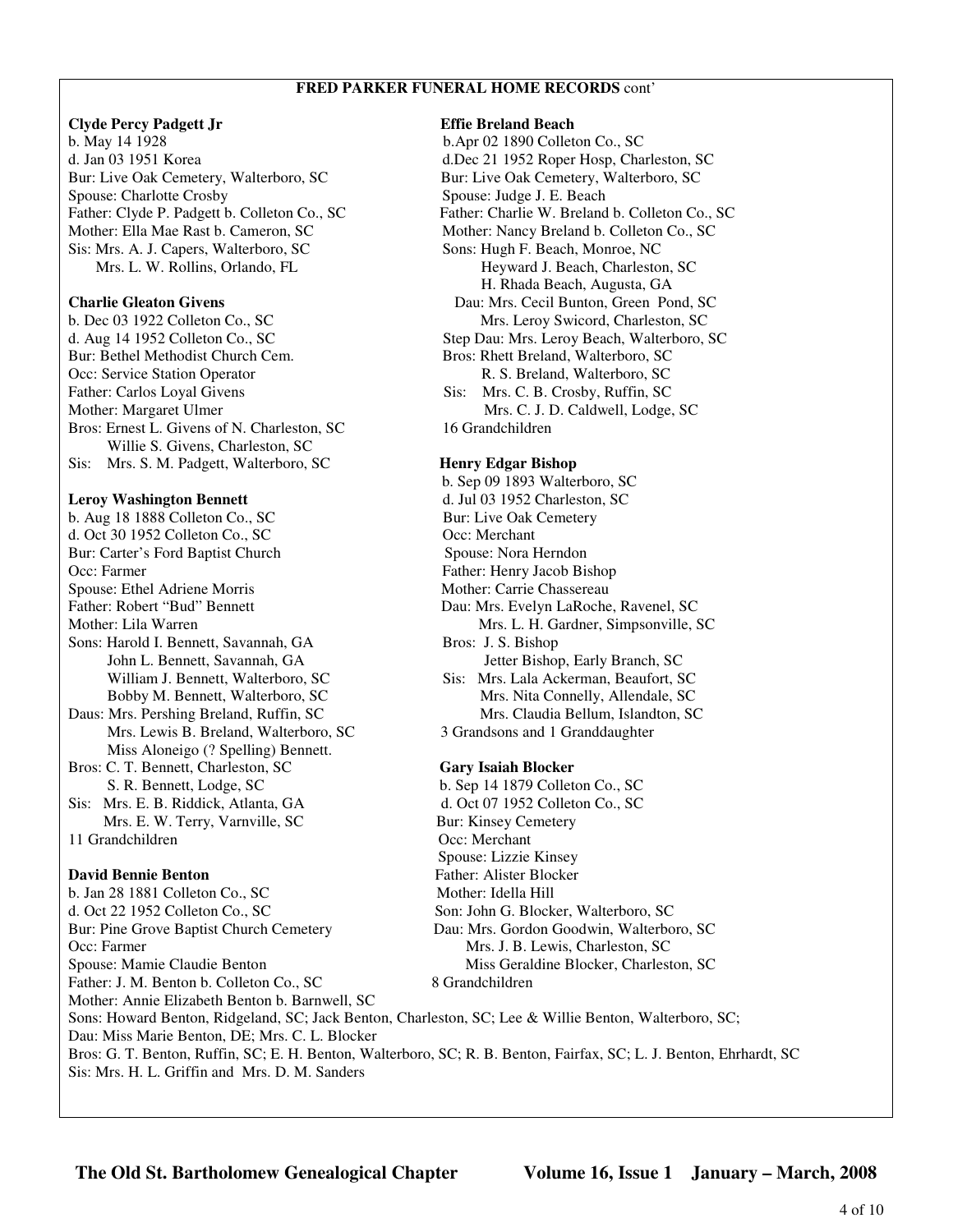## **James Smith Family Changes**

**Suggestion only: Please change** your records to reflect additional information. We apologize for the mix-up in the Rebecca Padgetts.

- 1. #20 Rebecca Padgett was not the daughter of Rebecca Smith and Job "Pomp" Padgett but actually the daughter of Job Padgett Jr. and Phoebie or Ferebec Carter. She was born Oct 17 1831 and died Feb 24 1921 buried in Hagan Cemetery, Smoaks, SC (some family members say Rebecca Padgett Smith is buried Getha Smith Cemetery in an unmarked grave).
- 2. #68 Job Padgett born about 1834 was not the son of Job Padgett Jr and Phoebe or Ferebec Carter but actually the son of Isham "Cap" Padgett and Sarah Ann Brown. Job Padgett and his wife Lavinia show up in the 1880 Census with **nephew** J. Scott Padgett
- 3. #56 Rebecca Padgett daughter of Isham "Cap" Padgett born about 1835 and died before 1880. We assume that she passed away before 1880 Census due to her son Scott living with his uncle Job Padgett and his wife Lavinia in the 1880 Census. It is believed that she may have married a Mr. Drawdy.
- 4. The Rebecca Padgett born May 01 1838 in Colleton County, SC died Dec 21 1884 in South Carolina buried in Hagan Cemetery. (Her parentage still being researched). She was listed as the daughter of Isham and Sarah Padgett. Sorry for the mix up in the Rebecca Padgett's.

# **JAMES SMITH FAMILY**

*Generation Four*

36. **Stephen "Steve" Padgett** was born about 1829/32 in Colleton County, SC. He married **Martha Mills**, married about 1851 in Colleton County, SC, born about 1833, died Jul of 1888 in Colleton County, SC.

*Children:*

- 226 i. Benjamin Padgett was, born about 1852 in Colleton County, SC.<br>227 ii. Sibbie Padgett was born about 1854 in Colleton County, SC. diec
- ii. Sibbie Padgett was born about 1854 in Colleton County, SC, died about 1882 in Colleton County, SC. She married Jacob J. "Jake" Rentz, married about 1872 in Colleton County, SC, born Dec of 1854 in Colleton County, SC (son of Jacob Rentz and Priscilla "Prissy" Pellum) died about 1913 in Colleton County, SC.
- 228 iii. Susannah Padgett was born about 1856 in Colleton County, SC.<br>229 iv. R. Steven Padgett was born Feb 22 1860 in Colleton County, SC.
- iv. R. Steven Padgett was born Feb 22 1860 in Colleton County, SC, died Apr 07 1903 in Islandton, Colleton County, SC, buried in Padgett Cemetery, Islandton, SC. He married Harriet Victoria "Hattie" Sineath, born Aug 18 1861 in Colleton County, SC, (daughter of Levender "Lev" Jefferson Sineath and Lydia DuBoise) died Nov 24 1923 in Islandton, Colleton County, SC, buried in Padgett Cemetery, Islandton, SC.
- 230 v. J. E. Padgett was born about 1860 in Colleton County, SC, died young.
- 231 vi. Pinckney Padgett was born about 1864 in Colleton County, SC.<br>232 vii. Etta Padgett was born was about 1867.
- vii. Etta Padgett was born was about 1867.
- 233 viii. Mary Padgett was born about 1867 in Colleton County, SC.<br>234 ix. Sarah "Sallie" Padgett was born about 1869 in Colleton Cou
- 234 ix. Sarah "Sallie" Padgett was born about 1869 in Colleton County, SC.<br>235 x. Daniel Padgett was born about 1870 in Colleton County, SC.
- 235 x. Daniel Padgett was born about 1870 in Colleton County, SC.<br>236 xi. Elizabeth Padgett was born about 1870 in Colleton County. S
- 236 xi. Elizabeth Padgett was born about 1870 in Colleton County, SC.
- 38. **Daniel Padgett Jr** was born about 1837, died Sep 22 1862. He married **Mary Unknown**, born about 1835. **Mary**: Last name may have been George according to the 1860 Census (living with this family was a woman Hannah George age 50).
	- *Children:*
	- 237 i. Mary Padgett was born about 1859.
- 43. **Sarah Padgett** was born Jan 17 1832. She married **Richard R. Black**, born May 03 1826, (son of **Robert Black** and **Nancy Rice**) died about 1865 in Pocotoligo, SC during Civil War.

### *Children:*

- 238 i. Henry W. Black was born Aug 23 1852 in Colleton County, SC, died Jun 02 1922 in Colleton County, SC. He married Theresa "Irene" Price, married Feb 08 1880.
- 239 ii. Richard Rice Black was born Jan 10 1854, died Mar 31 1905, buried in Doctor's Creek Baptist Church, Walterboro, SC. He married Sarah Elizabeth Smith, born Mar 24 1862 in Colleton County, SC, (daughter of Joseph "Joe" Smith and Emma Isabelle Smith) died Aug 07 1941 in Charleston, SC, buried in Doctor's Creek Baptist Church, Walterboro, SC.
- 240 iii. Robert B. Black was born Apr 22 1857 in Colleton County, SC, died Jul 01 1929 in Florida. He married Martha "Sheldonia" Padgett, born Apr 28 1861 in Colleton County, SC, (daughter of Hansford Duncan Padgett and Martha "Isabella" Goodwin) died Sep 05 1943 in Gainesville, FL.
- 241 iv. James Benjamin Black was born Mar 23 1859 in Beaufort County, SC, died Jan 28 1920 in Bluffton, Beaufort County, SC, buried in Bull Hill Cemetery, Bluffton, SC. He married Talulah V. DuBois, born Feb 03 1870 in Colleton County, SC, (daughter of Henry Washington DuBois and Louisa Victoria Preacher) died Sep 01 1964 in Walterboro Nursing Home, Walterboro, SC, buried Sep 02 1964 in St Luke's Methodist, Pritchardville, SC.
- 44. **David "Yorkie" Padgett**, born Feb 14 1834, died Jul 12 1864 in Georgia. He married **Rebecca Spell**, married about 1861. *Children:*
	- 242 i. Jane Padgett was born Jun 11 1869, died Oct 12 1922, buried in Smoaks Baptist Church, Smoaks, SC.

45. **Andrew Robert Padgett** was born Mar 12 1836 in Colleton County, SC, died Jul 04 1912 in Colleton County, SC, buried in Smoaks Baptist Church, Smoaks, SC. He was the son of Joel "Coonhead" Padgett and Catherine Sarah Smoak. He married **Ellender "Ellen" Padgett**, born Apr 07 1846 in Colleton County, SC, (daughter of **Joel Wildcat Padgett** and **Nancy Jane Bennett**) died Dec 09 1913 in Colleton County, SC, buried in Smoaks Baptist Church, Smoaks, SC.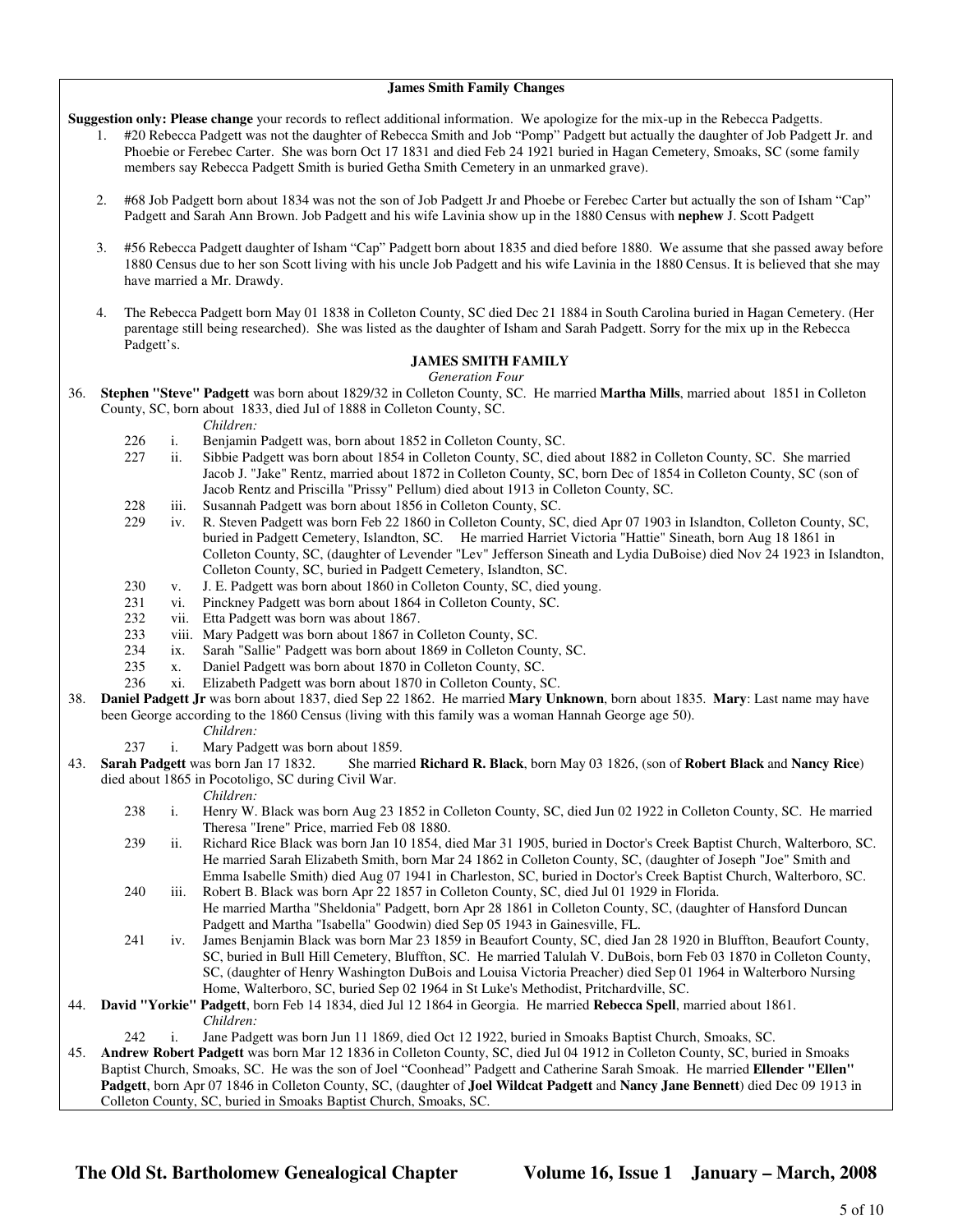*Children:*

- 243 i. Sabra Jane Padgett was born about 1872, died about 1939. She married John Lexington Lyons, born about 1870, died about 1925.
- 244 ii. Eve Padgett was born Jul 31 1874 in Colleton County, SC, died Jul 04 1940 in Colleton County, SC. She married Jeff English Strickland, born Jan 09 1870 in Colleton County, SC, (son of Paul W. Strickland and Mary M. Smith) died Nov 28 1932 in Colleton County, SC.
- 245 iii. Martha Sheldonia "Patsy" Padgett was born about 1878, died about 1952. She married James Phillip Wilson, born about 1875 in South Carolina. James: Son of James S. Wilson and grandson of James Richard Wilson.
- 246 iv. Carey Padgett, died about 1973.
- 247 v. Callie Maud Padgett married Millard E. Creech.
- 248 vi. Daughter Padgett married J. E. Whitwalk.
- 249 vii. Kate Padgett was born Feb 01 1881 in Colleton County, SC, died Sep 27 1945 in Colleton County, SC, buried Sep 28 1945 in Smoaks Baptist Church, Smoaks, SC. Note: Undertaker was Peeples Funeral Home of Hampton, SC. She married N. D. "Dixon" Rhoad, born Sep 09 1880, (son of Nathaniel R. Rhoad and Cornelia "Nela" McMillan) died Jun 25 1929, buried in Smoaks Baptist Church, Smoaks, SC.
- 250 viii. Harvey Andrew Padgett was born about 1883, died about 1954. He married Gertrude Unknown, born about 1883, died about 1955.
- 251 ix. R. W. Padgett.
- 252 x. L. M. Padgett.
- 46. **Jane Catherine Padgett** was born Feb 14 1838 in Colleton County, SC, died Jul 07 1904, buried in Smoaks Baptist Church, Smoaks, SC. She married (1) **Abraham Strickland**, married Jan 13 1859, born Mar 08 1836.
	- *Children:*
	- 253 i. Louis Abraham Strickland was, born Nov 20 1859.
	- She married (2) **William Wightman Smoak**, born Jan 21 1824 in Barnwell County, SC, (son of **William Smoak** and **Nancy Crosby**) died Mar 18 1910 in Smoaks, Colleton County, SC, buried in Smoaks Baptist Church, Smoaks, SC. **William**: Married also to Janie Crosby.
		-
		- *Children:*<br>254 ii. Annie C. 254 ii. Annie C. Smoak was born Jul 31 1867.<br>255 iii. Sarah C. Smoak was born Oct 11 1870.
		- 255 iii. Sarah C. Smoak was born Oct 11 1870.<br>256 iv. Estelle Smoak was born Jun 27 1875 in
		- iv. Estelle Smoak was born Jun 27 1875 in Bamberg County, SC, died Jan 11 1939. She married George Berry Herndon.
		- 257 v. William Wightman Smoak was born Jan 04 1877 in Bamberg County, SC, died May 24 1947 in Walterboro, Colleton County, SC. He married Anne Ward Weston, born Apr 22 1880 in Horry County, SC, died Apr 09 1947 in Walterboro, Colleton County, SC.
		- 258 vi. Edith Smoak, born Feb 20 1879 in Smoaks, Colleton County, SC, died Dec 31 1962 in Smoaks, Colleton County, SC. She married J. B. Smith.
- 49. **Joel Lathrop Padgett** was born Jan 29 1843 in Colleton County, SC, died after 1871 in Richland County, GA.
- He married **Elizabeth Ann "Betsie" Thompson**, married Nov 08 1863. **Elizabeth**: Daughter of James Soloman Thompson and Beulah Charlotte Jones.
	- *Children:*
	- 259 i. Cassie Lenora Padgett was born Sep 04 1872, died Apr 22 1947, buried in Pleasant Grove Baptist Church, Walterboro, SC. She married William Allen Lott, born Apr 22 1866, (son of George Pinckney Lott and Miriam Catherine Preveaux) died Apr 30 1950, buried in Pleasant Grove Baptist Church, Walterboro, SC.
- 51. **Catherine "Katie" Padgett** was born Jan 19 1845 in Smoaks, Colleton County, SC, died Nov 26 1924, buried in Smoaks Baptist Church, Smoaks, SC. She married **Duncan E. "Dunk" Smoak**, married about 1870, born Nov 20 1847, died Dec 11 1921, buried in Smoaks Baptist Church, Smoaks, SC, occupation Farmer. **Duncan**: Listed as D. E. Smoke in 1880 Census.
	- *Children:*
	- 260 i. A. E. Smoak was born about 1868.
	- 261 ii. S. C. Smoak was born about 1871.
	- 262 iii. Sabra Jane Smoak was born about 1875, died Jul 23 1953 in South Carolina State Hospital, Columbia, Richland County, SC, buried in Charleston, SC. Could not read place of burial on Death Certificate however Stuhr's Funeral Home in Charleston, SC handled the arrangements. She married (1) Jeff I. Carroll, born Sep 19 1872, died Feb 23 1900, buried in Smoaks Baptist Church, Smoaks, SC.
		- She married (2) J. Mannie Carter.
	- 263 iv. David Mike Smoak was born about 1876 in Smoaks, Colleton County, SC, died Aug 27 1948 in Denmark, SC, buried Aug 28 1948 in Denmark Cemetery, Denmark, SC. According to the obituary of David Mike Smoak he had four grandchildren and 18 great grandchildren. He married Carrie Bell. Carrie: Previously married to Mr. Way and had Mrs. Joe Donald of Denmark, SC, Mrs. C. F. Goodwin of Bamberg, SC and Mrs. Cecil Dyches of Barnwell, SC, Mr. Jim Way of Lees, and Jake Way of Denmark, SC.
	- 264 v. J. D. Smoak was born about 1877.
	- 265 vi. J. M. Smoak was living in Charleston, SC as of Aug 1948.

53. **Robert A. Padgett** was born May 30 1849, died Apr 04 1908 in Bamberg County, SC. He married **Georgia Ann Crider**, about 1874 in Hunter's Chapel Community, Bamberg County, SC, born Jan of 1855, (daughter of **Nathan Crider** and **Ann Rebecca Smoak**) died Mar 16 1931.

 *Children:* 266 i. Jasper Brabham Padgett was born Aug 07 1892 in Bamberg County, SC, died Apr 29 1971.

**The Old St. Bartholomew Genealogical Chapter Volume 16, Issue 1 January – March, 2008**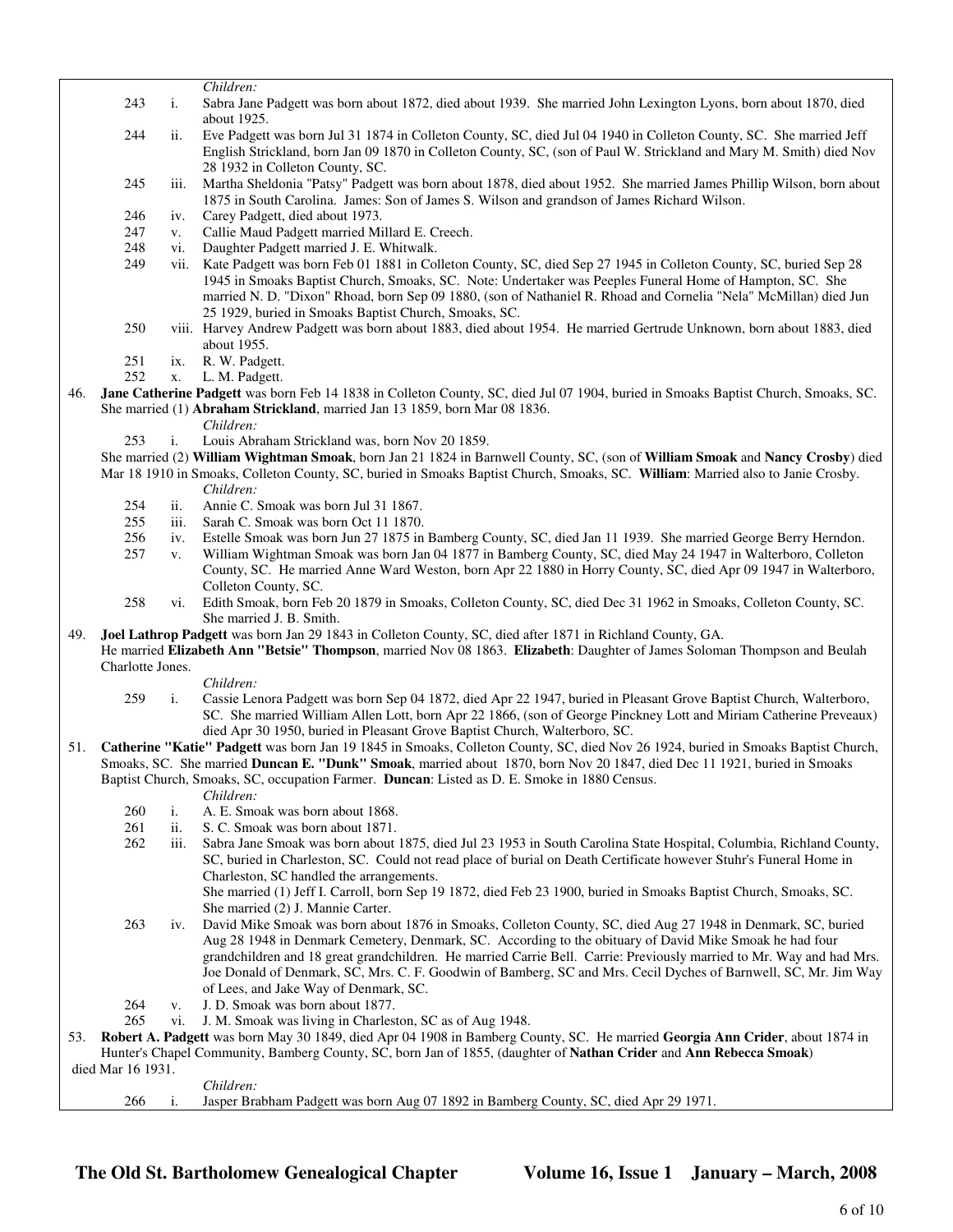He married Nora Ellen Herndon, born Sep 24 1897 in Bamberg County, SC, (daughter of Henry Washington Herndon and Mary Ellen "Molly" Copeland) died Aug 08 1982.

- 55. **James Benjamin Padgett** was born Dec 04 1853, died Sep 12 1908, buried in Smoaks Baptist Church, Smoaks, SC. He married **Rosa Henrietta Sauls** Feb 26 1874, born May 13 1854 in Crocketville, Hampton County, SC (daughter of **John Sauls** and **Mary Collins Bowers**) died Feb 05 1932.
	- *Children:*
	- 267 i. Rosa "Mattie" Padgett was born Sep 05 1879, died Aug 15 1929. She married John W. Kinsey, born May 01 1873, (son of William Boyd Kinsey and Caroline Smith) died Nov 22 1915, buried in Little Swamp Methodist Church, Smoaks, SC.
- 61. **Berry P. Padgett**, born Aug 24 1849 in Colleton County, SC, died Nov 02 1915 in Colleton County, SC, buried in Little Swamp United Methodist Church, Smoak, SC. He married **Virginia Ruthland**, about 1876, born Jun 10 1847, died Feb 21 1930, buried in Little Swamp United Methodist Church, Smoak, SC.
	-
	- *Children:*<br>268 i. Ouincy M i. Quincy Monroe Padgett was born Sep 23 1882 in Ashton, Colleton County, SC, died May 06 1958 in Charleston, SC, buried May 07 1958 in Carter's Ford Baptist Church, Lodge, SC. He married (1) Marie Elizabeth "Lizzie" Fralix, married about 1905, born Feb 20 1882 in Lodge, Colleton County, SC, (daughter of George Washington Fralix and Permelia Miranda Jones) died Nov 25 1935 in Lodge, Colleton County, SC, buried in Carter's Ford Baptist Church, Lodge, SC.
		- He married (2) Mittie Carter, died Aug 03 1943. Mittie: Previously married to Mr. Tuten.

 He married (3) Argent Zethalee Fralix, married May 01 1948, (daughter of George Washington Fralix and Permelia Miranda Jones). Argent: Previously married to Mr. Bailey.

- 269 ii. Frank Padgett was living in Lodge, SC as of May 1958.
- 270 iii. Annie Padgett, died Nov 08 1961, buried Nov 10 1961. She was living in Augusta, GA as of May 1958. She married Wesley Hollingsworth.
- 271 iv. Daughter Padgett was living in Florence, SC as of May 1958. She married Junior Jones.
- 272 v. Ollie Mae Padgett was living in Hampton, SC as of May 1958. She married Unknown Lyons.
- 64. **Barney Padgett** was born Apr 27 1857, died Jun 13 1887. He married **Martha Mattie Powers**, married about 1878, born Feb 05 1860, died Feb 12 1908.

- *Children:*<br>273 i. Joseph Iso i. Joseph Isom Padgett was born May 27 1879 in Smoaks, Colleton County, SC, died Nov 26 1966 in Jacksonville, Duval County, Fla. He married Beedie Victoria Hodges, born Feb 22 1880 in Hahira, Lowndes Co., Ga, died Dec 09 1932 in Georgia.
- 274 ii. Henry Alfred Padgett was born Jul 07 1881.
- 275 iii. Della Aline Padgett was born Oct 02 1883. She married Unknown Sander.
- 276 iv. Mary Docia Padgett was born May 19 1886.
- 65. **George Washington "Dutch" Padgett** was born about 1859 in Colleton County, SC. After the death of George Washington "Dutch" Padgett, his wife kept the Linder Name. He married **Sarah Elizabeth "Lizzie" Linder**, born Sep 29 1853 (daughter of **Jacob Simon Linder** and **Delilah "Lila" Kinsey**) died Oct 04 1931, buried in Little Swamp United Methodist Church, Smoak, SC. **Sarah**: According to the Rice Planter Volume 7, No 1 page 7 Records from Fred Parker Funeral Home, Fred Linder and Sarah Elizabeth "Lizzie" Linder were the parent of Joseph R. Linder (this is not true and according to other members of the family Sarah Linder had those children out of wedlock and there was no Fred Linder).

*Children:*

- 277 i. Benjamin Lawton Linder was born Jul 9 1876, died Apr 20 1927, buried in Little Swamp United Methodist Church, Smoak, SC. He married (1) Florence E. "Florrie" Kinsey, born Feb 11 1879, (daughter of James Granville "Jim Elzy" Kinsey and Matilda Ann Kinsey) died Jan 15 1914, buried in Little Swamp United Methodist Church, Smoak, SC. He married (2) Della Annie Kinsey, born about 1885, (daughter of James Granville "Jim Elzy" Kinsey and Matilda Ann Kinsey) died about 1918, buried in Little Swamp United Methodist Church, Smoak, SC. He married (3) Blanche Edythe Chassereau, married May 20 1919, born May 03 1900 in Ruffin, Colleton County, SC, (daughter of Aaron Benjamin "Bennie" Chassereau and Eugenia Delitha "Mittie" Copeland) died Mar 27 1972 in Calgary, Alberta, Canada. 278 ii. Joseph R. Linder was born Nov 26 1879, died Feb 04 1948, buried in Little Swamp United Methodist Church, Smoak,
	- SC. He married (1) Beulah I. Myers, born May 13 1889, (daughter of William M. "Stumpy" Myers Sr and Martha C. Linder) died Apr 11 1911, buried in Little Swamp United Methodist Church, Smoak, SC. He married (2) Mary Jane Johns, born Nov 20 1894, (daughter of William Wyman Johns and Rosa Idella Platts) died Jun 22 1931, buried in Little Swamp United Methodist Church, Smoak, SC. He married (3) Sallie Johns, born about 1912, died about 1962, buried in Little Swamp United Methodist Church,

Smoak, SC. Sallie: married Unknown Miller after the death of Joseph R. Linder.

- 279 iii. Maggie Linder was born about 1882 in Colleton County, SC, died Jan 14 1958 in Colleton County Hospital, Walterboro, SC, buried Jan 15 1958 in Little Swamp United Methodist Church, Smoak, SC. She married (1) Francis "Frank" Kinsey, born Jul 29 1874, (son of James Granville "Jim Elzy" Kinsey and Mary H. Griffin) died Nov 17 1910, buried in Kinsey Cemetery, Round O, SC. She married (2) Wiley Osborn Thompson, no children from this marriage born Oct 18 1882 in Bamberg County, SC, (son of John I. Thompson and Mary Myers) died Jul 05 1954 in Colleton County Hospital, Walterboro, SC, buried Jul 06 1954 in Little Swamp United Methodist Church, Smoak, SC, occupation Farmer.
- 280 iv. Henry "Leroy" Linder was born about 1885 in Colleton County, SC, died Jun 19 1968 in Orangeburg Regional Hospital, Orangeburg, SC, buried Jun 20 1968 in Little Swamp United Methodist Church, Smoak, SC. He married Neta Carter,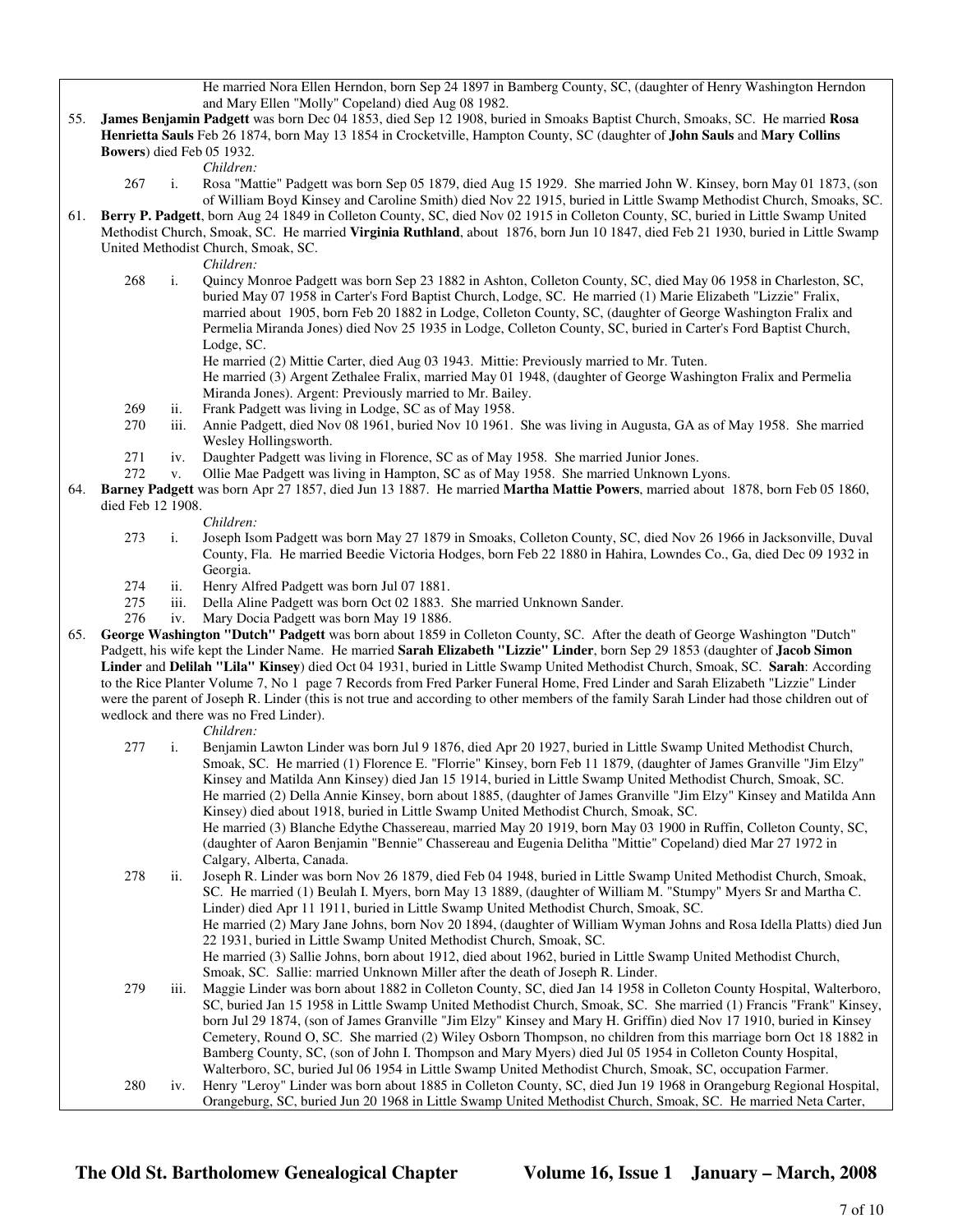born Jul of 1890 in Colleton County, SC, (daughter of Angus Lartigue "Lark" Carter and Martha A. Blume) died Aug 16 1962 in Colleton County Hospital, Walterboro, SC, buried Aug 18 1962 in Little Swamp United Methodist Church, Smoak, SC.

 66. **Frederick "Fed" Padgett** was born Feb 23 1862 in Colleton County, SC, died Feb 26 1950 in Colleton County, SC, buried Feb 28 1950 in Little Swamp United Methodist Church, Smoak, SC, occupation Retired Farmer. He married (1) **Georgia Nettie Lyons**, married about 1882, born Mar of 1867, (daughter of **John Simeon "Simmie" Lyons** and **Mary "Milbrie" McCormack**) died about 1907, buried in Little Swamp United Methodist Church, Smoak, SC.

*Children:*

- 281 i. Milbrice Magdalena "Milbra" Padgett was born Apr 06 1887 in Colleton County, SC, died Apr 25 1975 in Annie S. Jefferies Nursing Home, Walterboro, SC, buried Apr 27 1975 in Zion Baptist Church, Walterboro, SC. She married (1) Abraham Joseph "Abe" Steedly, born Feb 13 1872, died Apr 10 1937.
- She married (2) Andrew J. Driggers.<br>282 ii. Thomas Berry Padgett was born Feb ii. Thomas Berry Padgett was born Feb 20 1889, died Feb 25 1907, buried in Little Swamp United Methodist Church, Smoak, SC.
- 283 iii. John "Melvin" Padgett was born May of 1891, died about 1962. He married (1) Pearl Carter, born Oct 31 1902, (daughter of William Moses Carter and Nancy Julia Hiers). He married (2) Mattie Rebecca Padgett, (daughter of Robert Rutledge Padgett and Rebecca L. Hiers).
- 284 iv. Minnie "Viola" Padgett was born Jun 10 1893 in Smoaks, Colleton County, SC, died Sep 22 1959 in Lodge, Colleton County, SC, buried Sep 24 1959 in Little Swamp United Methodist Church, Smoak, SC. She married Walter Hay Murdaugh, born May 13 1881 in Hampton County, SC, died Aug 20 1971 in Colleton County Hospital, Walterboro, SC, buried Aug 21 1971 in Little Swamp United Methodist Church, Smoak, SC, occupation, Retired farmer. Walter: Son of Henry Jacob Murdaugh and Sarah Bartie Ruth Murdaugh of Hampton County, SC.
- 285 v. Edward Lee Padgett was born Sep of 1895, died about 1968. He married Justine "Sis" Proveaux.<br>286 vi. Norman Earl Padgett was born Feb 20 1898 in Colleton County. SC, died Oct 14 1943, buried in
- 286 vi. Norman Earl Padgett was born Feb 20 1898 in Colleton County, SC, died Oct 14 1943, buried in Carter's Ford Baptist Church, Lodge, SC. He married Mary Frances Padgett, married Jan 17 1923, born Oct 12 1898 in Colleton County, SC, (daughter of Robert Rutledge Padgett and Rebecca L. Hiers) died Sep 17 1984 in Colleton Regional Hospital, Walterboro, SC, buried Sep 19 1984 in Carter's Ford Baptist Church, Lodge, SC.
- 287 vii. Nettie Eula Padgett was born May of 1900 in Colleton County, SC, died Apr 21 1985 in Colleton County Hospital, Walterboro, SC, buried in Little Swamp United Methodist Church, Smoak, SC. She married Norman Edwin Strickland, married Dec 30 1920, born Apr 22 1902 near Smoaks, Colleton County, SC, (son of Eddie William Strickland and Sarah Catherine Kinsey) died Dec 21 1975 in Colleton Regional Hospital, Walterboro, SC, buried Dec 23 1975 in Little Swamp United Methodist Church, Smoak, SC, occupation Retired farmer.
- 288 viii. Lorena Rena Padgett was born Jun 30 1902, died Mar 19 1932, buried in Little Swamp United Methodist Church, Smoak, SC. She married Dannie Hunt. Lorene Padgett and Dannie Hunt had four children.
- 289 ix. Infant Padgett was born Apr 23 1904, died Apr 23 1904, buried in Little Swamp United Methodist Church, Smoak, SC.
- 290 x. Juddie Rosa Padgett was born about 1905, died Feb 05 1955. She married James "Jim" Gaskins.

 He married (2) **Minnie Taylor**, married Sep 24 1909, born May of 1887 in Bamberg County, SC, (daughter of **Charles A. "Charley" Taylor** and **Harriett Alice Carter**) died about 1952 in Colleton County, SC, buried in Little Swamp United Methodist Church, Smoak, SC.

- 291 xi. Hettie "Thelma" Padgett was born Jul 25 1911 in Colleton County, SC, died Nov 13 1991 in Richland Memorial Hospital, Columbia, SC, buried Nov 15 1991 in Little Swamp Methodist Church, Smoaks, SC, occupation Retired School Teacher. She married Preston "Waldo" Helms Sr, born Oct 30 1904 in Monroe, NC, (son of Richard K. Helms and Etta Unknown) died Jun 18 1990 in Livingston Medical Center, buried Jun 21 1990 in Little Swamp Methodist Church, Smoaks, SC, occupation Mechanic.
- 292 xii. Tyler Fred Padgett was born Aug 12 1913 in Colleton County, SC, died Aug 17 1983 in Colleton Regional Hospital, Walterboro, SC, buried Aug 19 1983 in Little Swamp United Methodist Church, Smoak, SC. He was a farmer. He married Altha Coleman, born Mar 31 1919 in Colleton County, SC, (daughter of Albert Pink Coleman and Gertrude Kinard) died Sep 11 2004 in Colleton Medical Center, Walterboro, SC, buried Sep 13 2004 in Little Swamp United Methodist Church, Smoak, SC, occupation Retired seamstress from Smoaks Manufacturing and was a former teacher's aide at Bells Elementary School. Altha: According to the obituary of Altha Coleman Padgett she had seven grandchildren and seven great grandchildren.
- 293 xiii. Annie Ray Padgett was born Feb 15 1915, died Sep 17 1916, buried in Little Swamp United Methodist Church, Smoak, SC.
- 294 xiv. Nell Ruth Padgett was born Jun 04 1917 in Ruffin, Colleton County, SC, died Mar 10 1972 in Roper Hospital, Charleston, SC, buried Mar 12 1972 in Little Swamp United Methodist Church, Smoak, SC. She married Joseph Travis Crosby, married Jun 5 1932 in Smoaks, Colleton County, SC, born Jun 17 1902 in Ruffin, Colleton County, SC, (son of Joseph Smiley Crosby and Catherine "Penny" Givens) died Jul 5 1975 in Smithville, DeKalb County, TN, buried Jul 8 1975 in Little Swamp United Methodist Church, Smoak, SC, occupation Retired farmer and also connected with the Dupont Company at Aiken and the Navy Yard at Charleston.
- 295 xv. Freddie Elizabeth Padgett was born May 07 1919. She was living in North Charleston, SC as of May 2004. She married (1) Eugene Clinton, married Feb 21 1937. She married (2) Joseph Ferrira.
- 296 xvi. Frances Elise Padgett was born Apr 09 1921, died Jun 29 1952, buried in Little Swamp United Methodist Church, Smoak, SC. She married Wheeler Morris "Sonny" Steedley, occupation Retired Charleston Naval Shipyard and from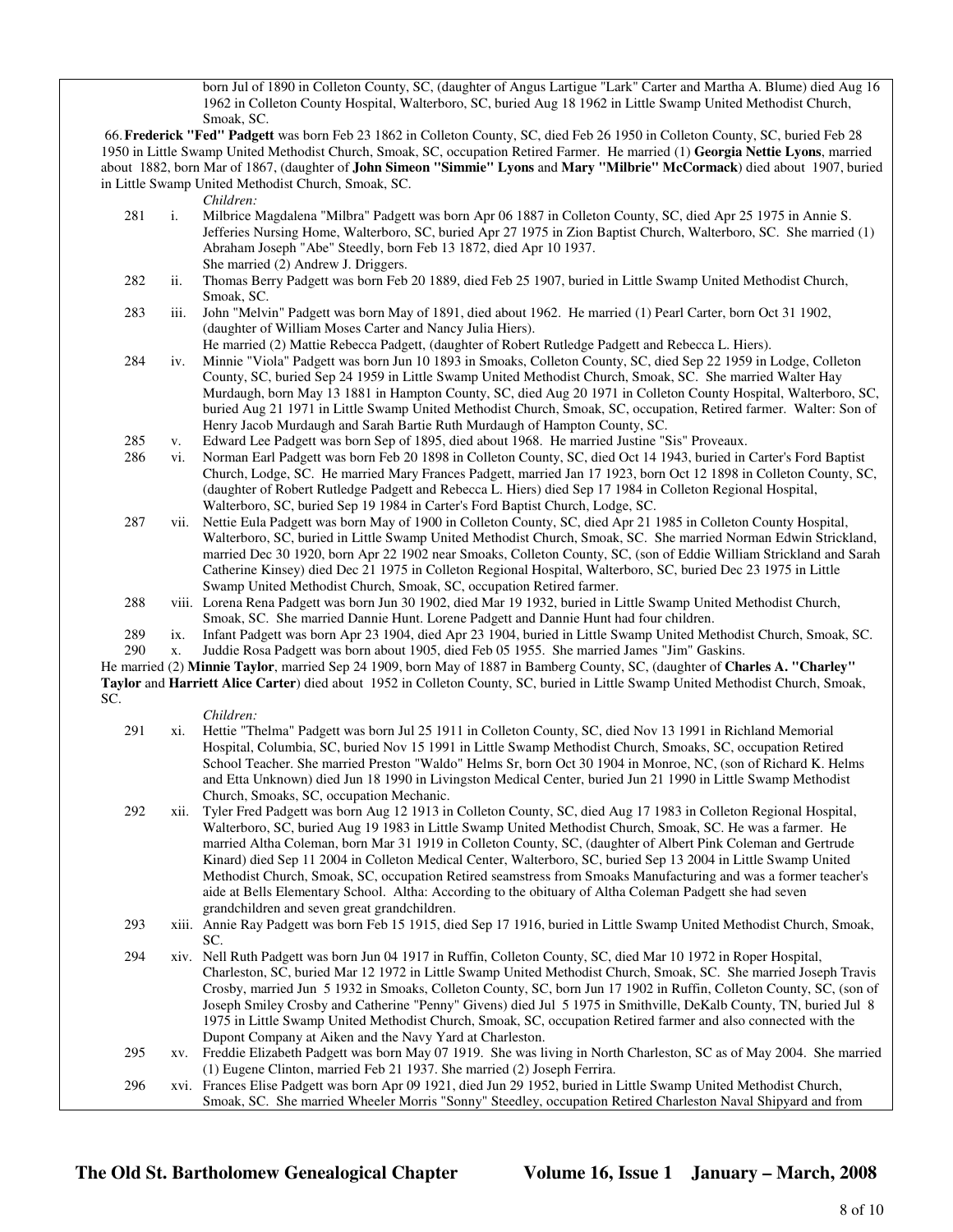Steedley Monuments in Walterboro, SC. Wheeler: Living in Walterboro, SC as of July 1997. Sonny married a second time to Inez McTeer Rhoden Steedly. According to notice of 50th Wedding Anniversary of Wheeler Morris Steedley and Inez McTeer Steedley of Walterboro, SC they had 11 grandchildren, and four great grandchildren.

- 297 xvii. Senis McTeer "Cy" Padgett was born Jan 28 1924 in Colleton County, SC, died Jul 17 2002 in Colleton Medical Center, Walterboro, SC, buried Jul 20 2002 in Greenlawn Memorial Gardens, Walterboro, SC, military Army veteran of World War II, graduated 1941 from Smoaks High School, Smoaks, SC, graduated Feb 1948 from Clemson College, Clemson, SC, occupation Headmaster/ A J Academy, retirement Jul 1 1977 from Colleton County School Superintendent. Was an agriculture teacher for 18 years and Colleton County Superintendent of Education for 12 years. He married Lorene Givens, married Dec 27 1947 in Ruffin Methodist Church, Ruffin, SC by Rev W. R. Parker, born Sep 08 1920 in Ruffin, Colleton County, SC, (daughter of Carlos Loyal Givens Jr and Margaret Malinda Ulmer) died Aug 05 2004 in Walterboro, Colleton County, SC, buried Aug 08 2004 in Greenlawn Memorial Gardens, Walterboro, SC, occupation Retired secretary with the New York Life in Walterboro, SC. Their grandchildren are Ashleigh M. Padgett, Russell A. Padgett, David M. Padgett, Christopher R. Padgett, Andrew Landford and D. Chase Landford.
- 298 xviii. Infant Padgett, born was about 1925.
- 299 xix. Leila "Maude" Padgett was born Dec 14 1927 in Colleton County, SC, died May 14 2004 in Medical University of SC, Charleston, SC, buried May 16 2004 in Little Swamp United Methodist Church, Smoak, SC. According to the obituary of Leila Maude Padgett she had 3 grandchildren. She married James Holland Platt Sr, married Feb 12 1955 in Little Swamp Methodist Church, Smoaks, SC, (son of Curtis L. Platt and Pearl Smoak) graduated from Walterboro High School, Walterboro, SC.
- 68. **Job Padgett** was born about 1834. He may have been listed as Gabe or Jabe/Jobe or Job. Job and Lavinia show up in the 1880 Census Colleton County, SC with nephew J. Scott Padgett. He married **Lavinia Preveaux**, (daughter of **Thomas Preveaux** and **Elizabeth Kinsey**).
	- *Children:*
	- 300 i. Levi Padgett was born about 1862.
- 69. **Rebecca Padgett** was born about 1835.

- *Children:*<br>301 i. J. Scott Pa i. J. Scott Padgett was born about 1868 in Smoaks, Colleton County, SC, died Feb 21 1938 in Colleton County, SC, buried in Smith Cemetery, Smoak, SC. He married Mary M. Smith, born about 1866, (daughter of Andrew W. Smith). Mary: Mary and her husband J. Scott Padgett had 14 children.
- 72. **John "Adam" Padgett** was born about 1853, died about 1884, buried in Smoaks Baptist Church, Smoaks, SC. He married **Martha Sheldonia "Patsy" Smoak**, married Feb 25 1869, born about 1855, (daughter of **David R. Smoak** and **Clarkey Pearly Warren**) died about 1930, buried in Smoaks Baptist Church, Smoaks, SC. **Martha**: According to Some Census Records and some obituaries Patsy Smoak is listed as Martha and Martha S.. She married a second time to William Duncan "Dunk" Smoak.
	- *Children:*
	- 302 i. J. E. Padgett was born about 1870.
	- 303 ii. H. R. Padgett was born about 1871.
	- 304 iii. J. E. Padgett was born about 1876.<br>305 iv. Eugene M. Padgett was born May?
	- iv. Eugene M. Padgett was born May 23 1878 in Colleton County, SC, died Sep 16 1930 in Colleton County, SC, occupation Farmer, buried in Smoaks Baptist Church, Smoaks, SC. He married Rebecca Unknown.
	- 306 v. Rosa Padgett was born Apr 21 1880, died Nov 09 1956, buried Nov 10 1956 in Ott Cemetery, Branchville, SC. She married Charles Henry Garris, born Dec 10 1879 in Bamberg County, SC, died Dec 15 1959, buried in Ott Cemetery, Branchville, SC. Charles: Son of Charles Garris.
	- 307 vi. David Newton Padgett was born May 02 1881, died Mar 10 1950, buried in Smoaks Baptist Church, Smoaks, SC. He married Alma Hendie Smith, born Apr 08 1881, (daughter of Albert Rhett Smith and Teresa Caroline Smoak) died Nov 03 1938, buried in Smoaks Baptist Church, Smoaks, SC.
- 73. **David Smoak** was born about 1832 in Colleton County, SC. He was living next door to his father in the 1860 Census South Carolina, Colleton County. He married **Deliliah Unknown**, born about 1836.

*Children:*

- 308 i. Rebecca Smoak was born about 1857.
- 309 ii. George Smoak was born about 1860.

**James Smith Family 4th Generation to be continued next issue.** 

# **Smith family research was compiled by Deanna Padgett, Myrtle Kinard Linder and Marsha Ulmer**

# **QUERY**

**JAMISON:** Seeking information on Henry Andrew Jamison (1842-1905) married about 1857 to Emily E. "Emma" Mickler. He was living in St. Bartholomew Parish with Alfred J. Lemacks (b. 1801) from about 1850 to about 1860. In 1880 he was living in Dorchester, Colleton Co., SC with his wife and 5 children. Henry Jamison died May 06 1905 in Stallsville (now part of Summerville), SC. Please contact William R. Bauer, 823 Calhoun St., Columbia, SC 29201. williamrbauer@msn.com